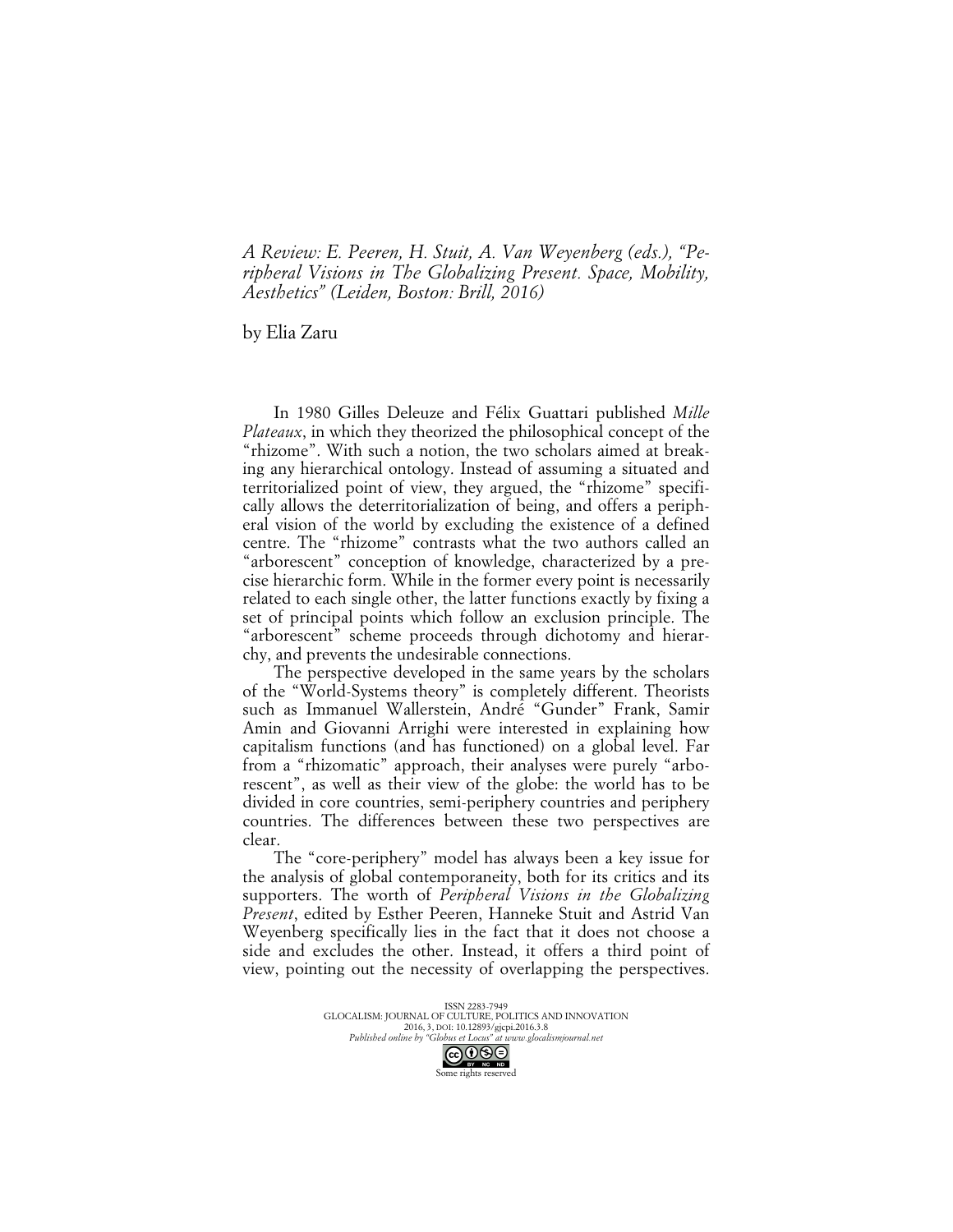ELIA ZARU

*Peripheral Visions* interrogates itself on the periphery from a peripheral point of view, declaring the existence of the periphery as such, but without binding it in a merely binary scheme.

But does it still make sense to speak of centres and peripheries? This is the key question raised by the book, in the very first opening sentence. Then, the thirteen chapters examine the meaning of the periphery and the peripheral, both on a theoretical and empirical level, and how the periphery relates to the centre. The answers to such questions can only be vague, for they lie in the contingency of the relationship between core and periphery which is, indeed, an unstable one. This volume enquires such a changeability in four macro-sections: "Theorizing the Peripheral", "Peripheral Spaces", "Peripheral Mobilities" and "Peripheral Aesthetics".

The first one, "Theorizing the peripheral", states the ambiguity of the periphery, for it is a space of exploitation and exclusion (disqualification) but at the same time it constitutes its centre. Furthermore, in the peripheral space one can avoid homogenisation, hide oneself from the lights which light up the centre. Mireille Rosello discusses what she called the "grammar of peripheralization" and its rules (*A Grammar of Peripheralization: Neil Blomkamp's District 9*). Rosello argues that the periphery is a spatially excluded formation (which, in turn, keeps this exclusion mechanism) defined by a normative power capable of establishing fixed identities. Therefore, she asserts, one way to effectively stand up to peripheralization specifically lies in hybridisation, in refusing to be trapped within a settled identity. Sudeep Dasgupta proposes the notion of a "politics of indifference" to displace stable and singular identity (*Fragments in Relation: Trajectories of/for an Unbound Europe*). Such politics takes as a key issue the existence of subjects shunted to the periphery, but asserts their value without measuring their worth through strategies of identification prescribed by normative discourses. Paulina Aroch-Fugellie makes use of Africa to belie Wallerstein's core-periphery scheme (*The Infra-Periphery and Global Circuits of Symbolic Capital Accumulation*). Africa, she argues, is an "infra-periphery" for it is both exploited (as a "classical" periphery in Wallerstein's sense) and considered useless, meaningless for the symbolic capital accumulation. Finally, in the last chapter of the first section, through the notion of "untranslatability" Doro Wiese claims the difference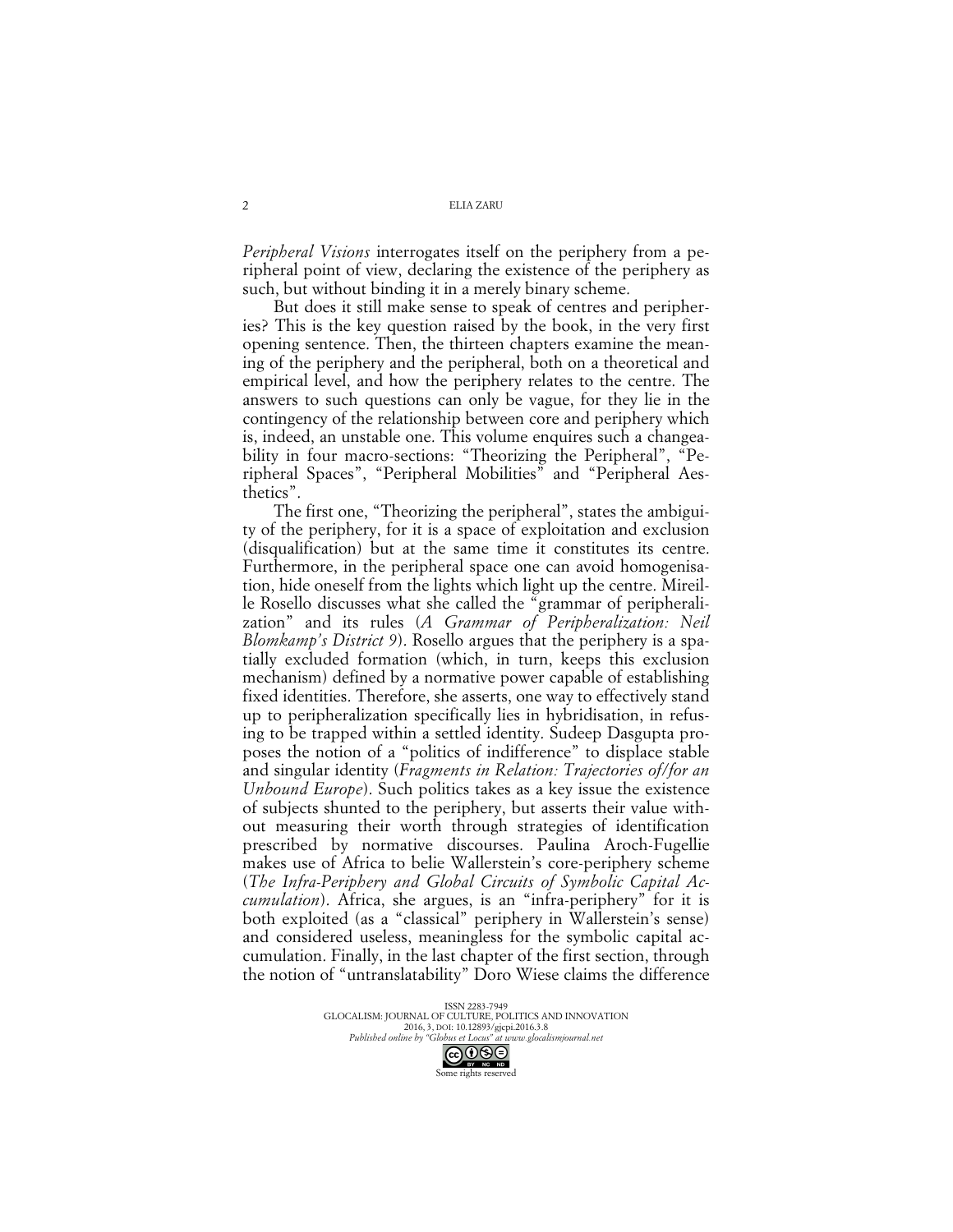of the periphery (and the peripheral vision) but also the impossibility to easily contain it within the boundaries of the relationship between centre and periphery (*Peripheral Worldscapes in Circulation: Towards a Productive Understanding of Untranslatability*). The latter always exceed, as its "untranslatability" proves, and within this excess one could establish a political theory capable of breaking the centre-periphery pattern.

The second section, "Peripheral spaces", focuses on how this scheme is affected by alternative activities and knowledges carried out in the periphery. As in the case of the Sahara Desert investigated by Luca Raineri, these activities and knowledges lead to a redefinition of what is "central" and what is "peripheral" on a global level, or they determine the slipping of the core-periphery pattern within the very periphery (*The Center of All Concerns at the Periphery of the World: The Sahara Desert from a Nomadic Perspective*). By doing so, these practices once again show that the definition of what is core and what is periphery ultimately depends on the point of view, as demonstrated by Durgesh Solanki (*Cast(e)ing Life: The Experience of Living in Peripheral Caste*). Similarly, Ena Jansen examines the context of apartheid in South Africa and considers the backyard of white people houses as a peripheral space, even if often unrecognized (*The South African Backyard as a Very Local Peripheral Space*). The backyard was the border between black servants (employee) and white masters (employer); it constituted a space of exclusion, but also a meeting place (perhaps the only one) where employer and employee met in caring but also denigrating ways. In the backyard took place a double peripheralization, or a re-peripheralization, for it occurred a peripheralization within the centre.

The third part of the book, entitled "Peripheral Mobilities", deals with the motion from the periphery to the centre. Magdalena Slusarczyk and Paula Pustutka's inquiry exhibits the necessity to complicate the core-periphery pattern (*Mobile Peripheries? Contesting and Negotiating Peripheries in the Global Era of Mobility*). Moving from the latter to the former does not necessarily mean to arrive at the centre, but, instead, it could mean to move from a periphery to another one. And, after all, as stressed by Astrid Van Weyenberg in *"Repairing Europe": A Critical Reading of Storytelling in European Cultural Projects*, centralization and peripheralization are nothing but narrative architectures formu-

> ISSN 2283-7949 GLOCALISM: JOURNAL OF CULTURE, POLITICS AND INNOVATION 2016, 3, DOI: 10.12893/gjcpi.2016.3.8 *Published online by "Globus et Locus" at www.glocalismjournal.net*<br>  $\bigcirc \bigcirc \bigcirc \bigcirc \bigcirc \bigcirc \bigcirc$

Some rights reserved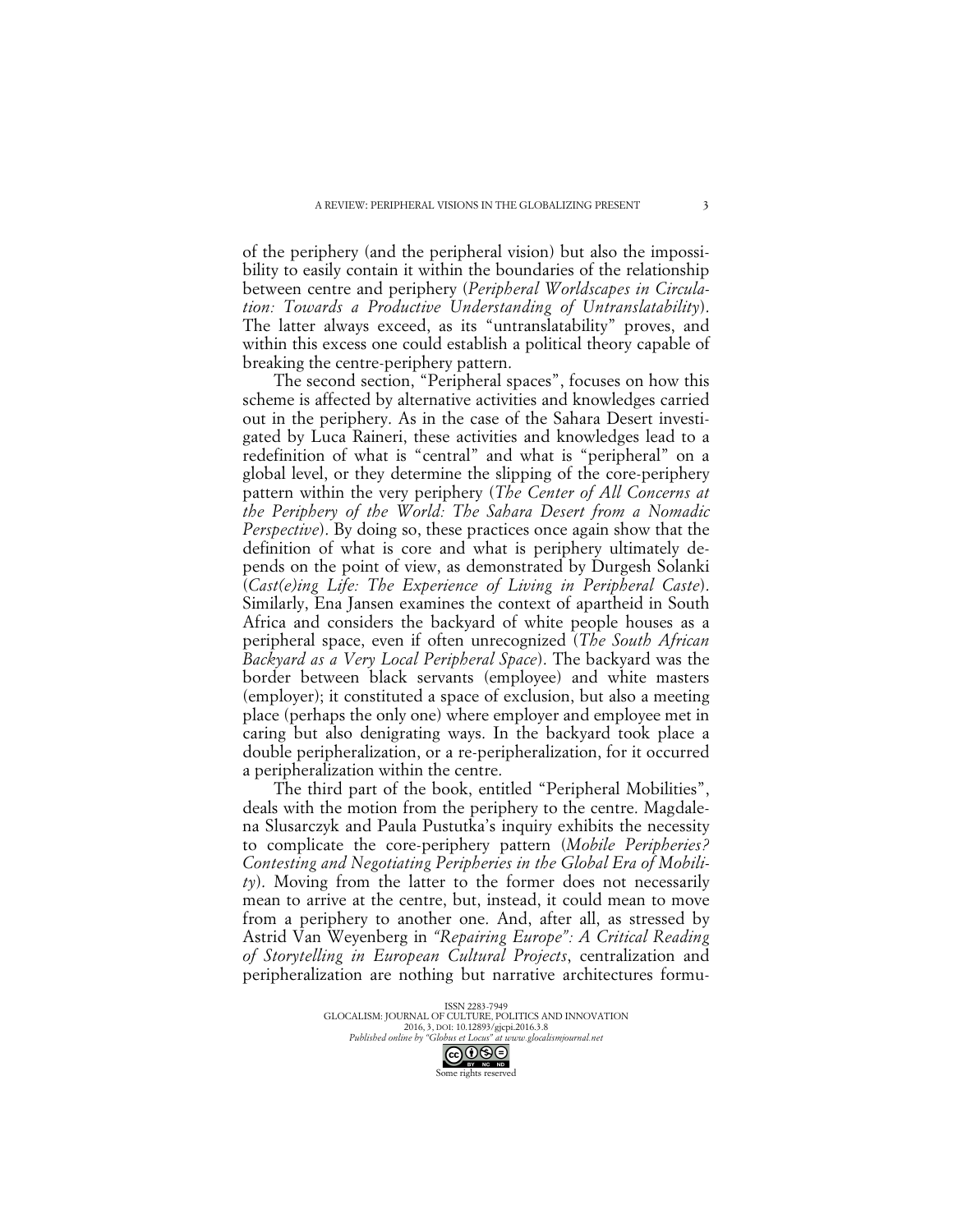ELIA ZARU

lated by a specific point of view which is constantly moving, as in Geli Mademli's chapter on the peripheralization of Greece in the European crisis context (*The Rise of the Peripheral Subject: Questions of Cultural Hybridity in the Greek "Crisis"*).

Finally, the last section, "Peripheral Aesthetics", discusses three examples of artistic forms capable of recounting peripheralized histories, subjects and spaces as well as to work against the grammar of peripheralization. Paula Blair focuses on cinema (*Remains to be Un/Seen: Envisioning the Disappeared in Willie Doherty's Ancient Ground and Patricio Guzmàn's Nostaglia for the Light*), Ksenia Robbe on post-Soviet narratives (*Shaping "Common Places": Post-Soviet Narratives beyond Anti-Utopia in Ksenia Buksha's The Freedom Factory and Igor Saveljev's Tereshkova is Flying to Mars*), Matthieu Foucher on the French queer magazine "La Revue Monstre" and Michael James O'Brien's photo series *Interiors* (*The Heterotopic Closet: Spectral Presences and Otherworlds in La Revue Monstre and Michael James O'Brien's Interiors*).

All these chapters share the purpose to observe "the periphery" without a peripheralization perspective. This means to contrast both the exploitation and the redemption of the periphery, to refuse the idea that the only way in which one can struggle the subaltern role of the periphery consists in turning it into a centre. This book, as stated by Peeren, Stuit and Van Weyenberg, is "not about the emancipation of the periphery into the centre […] but about looking for ways to regard the periphery as able to negotiate its inevitable relation with the centre on a variety of terms that belie its construction as statically 'other'".

We can stress three key-words to synthetically describe *Peripheral Visions*: *a*) difference, for the aim of the periphery is not to became the centre, but to relieve itself from the peripheralization and universalism (whom purpose is to centralize and integrate the periphery, annihilating the differences); *b*) renegotiation, for the identities of centre and periphery are anything but settled and enclosed, their relationship has to be constantly discussed; *c*) perspective, for the point of view is essential in the analysis of the relationship between centre and periphery.

Does it still make sense to speak of centres and peripheries? The thirteen chapters answer that yes, it still makes sense, as long as one speaks about centre*s* and peripherie*s*. In this sense, *Peripheral Visions* mixes Delueze and Guattari's "rhizome" with Waller-

> ISSN 2283-7949 GLOCALISM: JOURNAL OF CULTURE, POLITICS AND INNOVATION 2016, 3, DOI: 10.12893/gjcpi.2016.3.8 *Published online by "Globus et Locus" at www.glocalismjournal.net* Some rights reserved